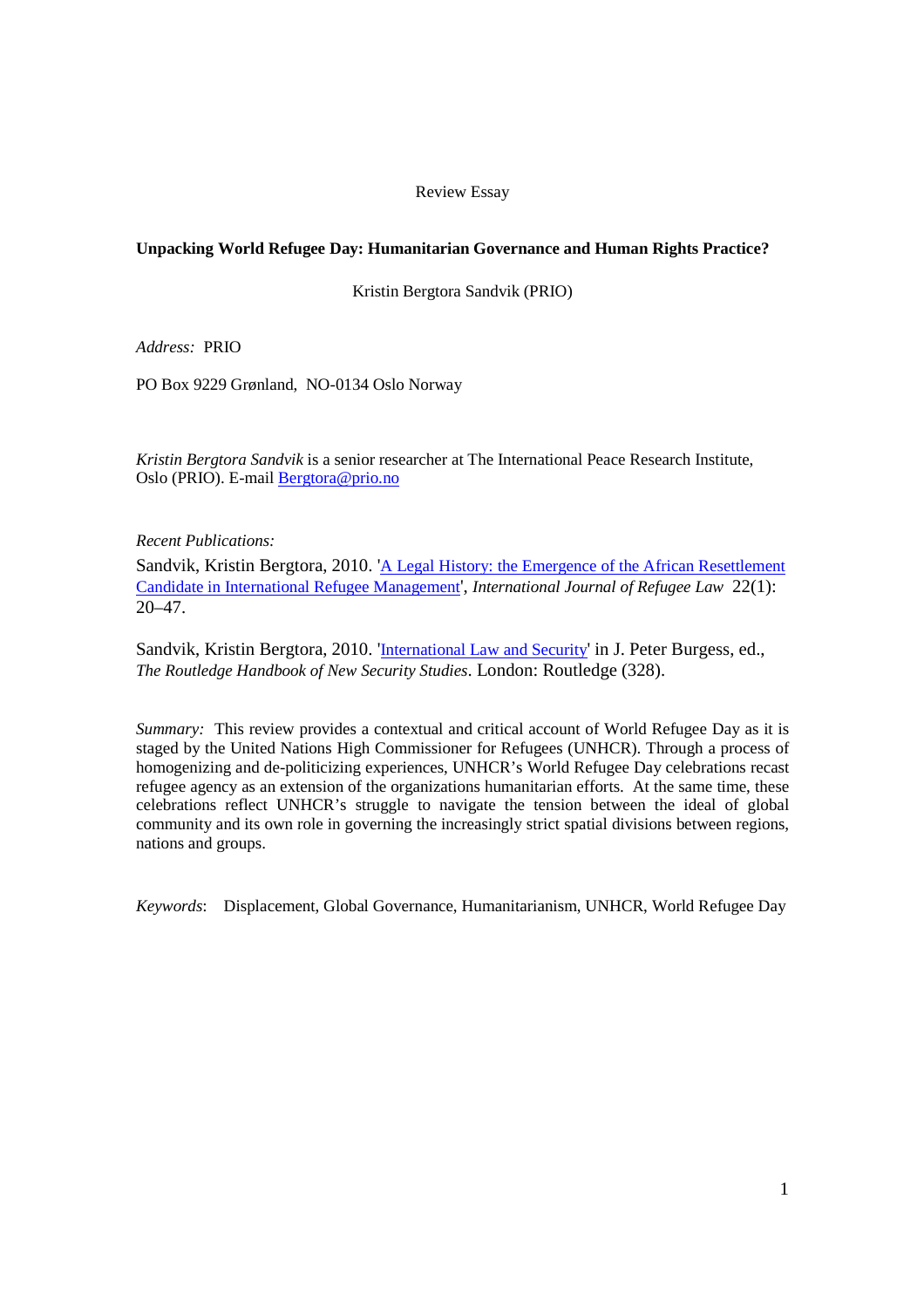### **Introduction**

For World Refugee Day, 20 June 2009, the United Nations High Commissioner for Refugees (UNHCR) published the following news story written by UNHCR web editor Leo Dobbs on its homepage: "*World Refugee Day: The world pays tribute to refugees with a rich mix of events*" (Dobbs, 2009). Since 2001, World Refugee Day (WRD) has been celebrated on 20 June in refugee producing areas, receiving countries and resettlement countries across the globe. As a day of celebration for people "outside the national order of things" ([Malkki, 1995](https://www.researchgate.net/publication/314515553_Purity_and_Exile_Violence_Memory_and_National_Cosmology_Among_Hutu_Refugees_in_Tanzania?el=1_x_8&enrichId=rgreq-6e5167d6e7a3f11ec0be6a6746472a30-XXX&enrichSource=Y292ZXJQYWdlOzI0MDU5MzEwNjtBUzoyNzEwMzQwNDU2OTM5NTJAMTQ0MTYzMDk2MDEzMg==)), WRD is used by UNHCR both as a community-building effort, and as part of the organizations strategy to manage and re-territorialize the governance of displaced populations. "Refugee Day" has been observed in Africa since 20 June 1975 under the supervision of the Organization of African Unity (UNHCR 2009a). In solidarity with Africa, WRD was formally established by a UN resolution from December 2000 which determined that "from 2001, 20 June will be celebrated as World Refugee Day."<sup>1</sup>

So far, little academic attention has been directed at this event and the questions it raises about representation, legitimacy and governance. This review, which includes a paragraph-byparagraph reading of *the World Pays Tribute*, has a dual objective: First, it seeks to provide a contextual account of WRD. Second, it takes *the World Pays Tribute* news story as a starting point for unpacking WRD as a governance discourse, using insights from the refugee studies literature. I suggest that as represented in *The World Pays Tribute*, WRD equals as a "national day" for displaced individuals inhabiting a UNHCR "surrogate state" with UNHCR's "supracitizens" at the helm. Through a process of homogenizing and de-politicizing experiences, WRD recasts refugee agency as an extension of UNHCR's humanitarian efforts. Hence, I think there is a need to critically examine for whom it is that UNHCR attempts to imagine a global community.

 1 Resolution adopted by the General Assembly [*on the report of the Third Committee (A/55/597)*] 55/76. Fiftieth anniversary of the Office of the United Nations High Commissioner for Refugees and World Refugee Day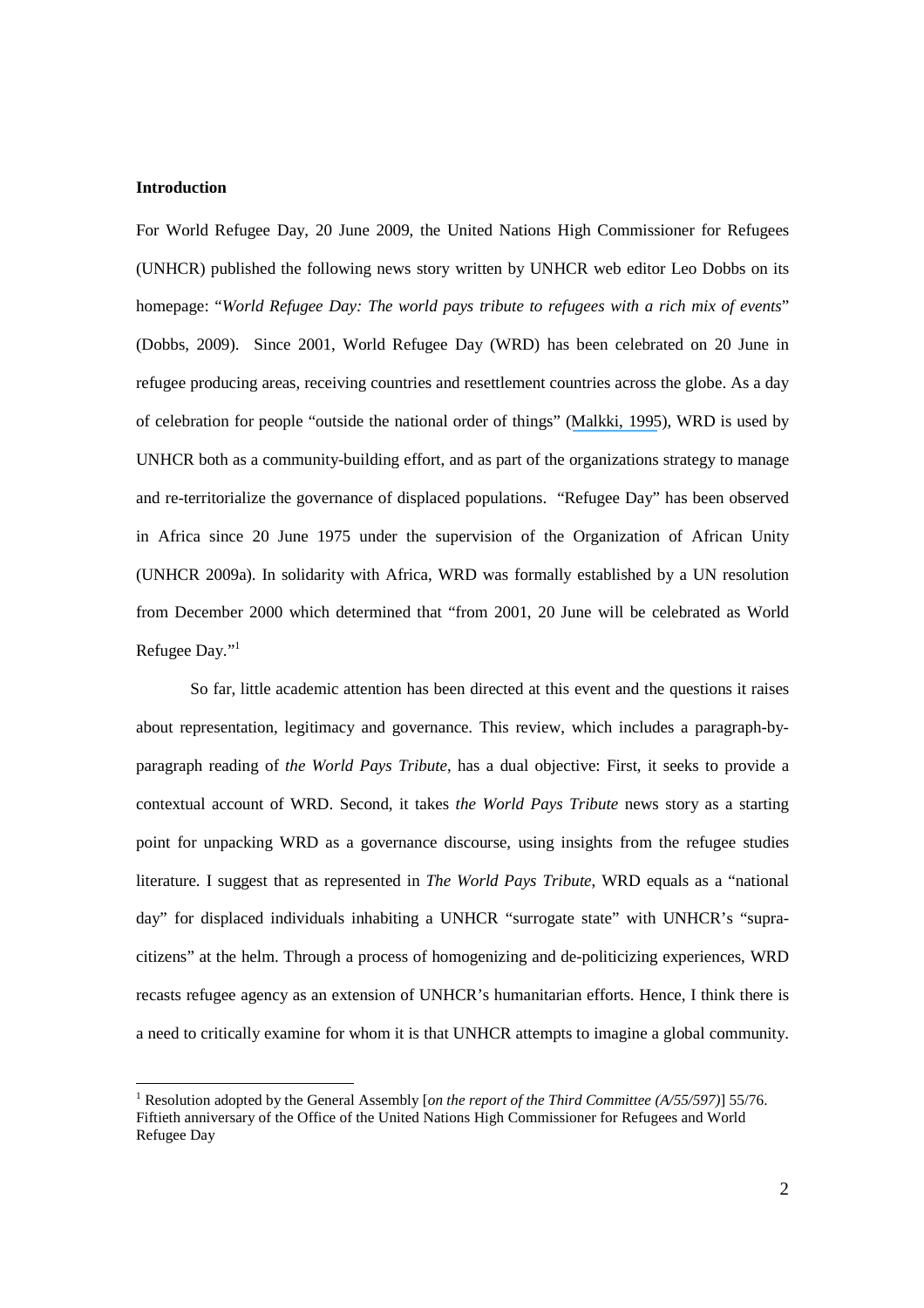Finally, I argue that a tension remains between the promise of WRD and the extra-democratic practices of UNHCR on the ground.

## **The Context**

The emergence of WRD must be situated within the broader transformation of international humanitarian organizations. As international organizations have become ever more powerful actors in global governance (Karns  $\&$  Mingst, 2004), the "thin legitimacy" of this governance (Peters et al., 2009), and attendant questions of accountability and democratic participation ([Alvarez, 2006](https://www.researchgate.net/publication/295585515_International_organizations_Then_and_now?el=1_x_8&enrichId=rgreq-6e5167d6e7a3f11ec0be6a6746472a30-XXX&enrichSource=Y292ZXJQYWdlOzI0MDU5MzEwNjtBUzoyNzEwMzQwNDU2OTM5NTJAMTQ0MTYzMDk2MDEzMg==)) have emerged as important topics. [In](https://www.researchgate.net/publication/37720393_Global_Shadows_Africa_in_the_Neo-Liberal_World_Order?el=1_x_8&enrichId=rgreq-6e5167d6e7a3f11ec0be6a6746472a30-XXX&enrichSource=Y292ZXJQYWdlOzI0MDU5MzEwNjtBUzoyNzEwMzQwNDU2OTM5NTJAMTQ0MTYzMDk2MDEzMg==) what Ferguson (2006) aptly labels "the humanitarian emergency zone", a global regulatory system now operates parallel to and across domestic state structures to respond to and administer a permanent condition of "crisis". In the aftermath of the Cold War, the bureaucracies of humanitarian international organizations have grown enormously in numbers, size and scope. Initially by means of emergency relief operations and subsequently through long-term 'care and maintenance' programmes" organizations such as UNHCR have been transformed from humanitarian organizations to ones that share certain features of a state (Slaughter & Crisp, 2009).

Beginning in the late 1980s and early 1990s (and continuing into the present) serious questions were raised about the legitimacy, accountability and efficiency of these expanding bureaucracies ([Barnett & Finnemore, 2004](https://www.researchgate.net/publication/269532549_Rules_for_the_World_International_Organizations_in_Global_Politics?el=1_x_8&enrichId=rgreq-6e5167d6e7a3f11ec0be6a6746472a30-XXX&enrichSource=Y292ZXJQYWdlOzI0MDU5MzEwNjtBUzoyNzEwMzQwNDU2OTM5NTJAMTQ0MTYzMDk2MDEzMg==)). Attempting to address these issues, Western governments, the UN and humanitarian organizations have worked towards institutional reform and ideological renewal emphasizing human rights, legalization, standardization, training, financing and coordination. During this period of renewal and reform, UNHCR has continued to grow exponentially: In 2009, UNHCR's annual budget reached a record US\$2 billion, up from to US\$1.8 billion in 2008 (UNHCR, 2009b).

It is with this evolving form of global governance as backdrop we must understand the emergence of WRD. National days of celebration and commemoration are usually features of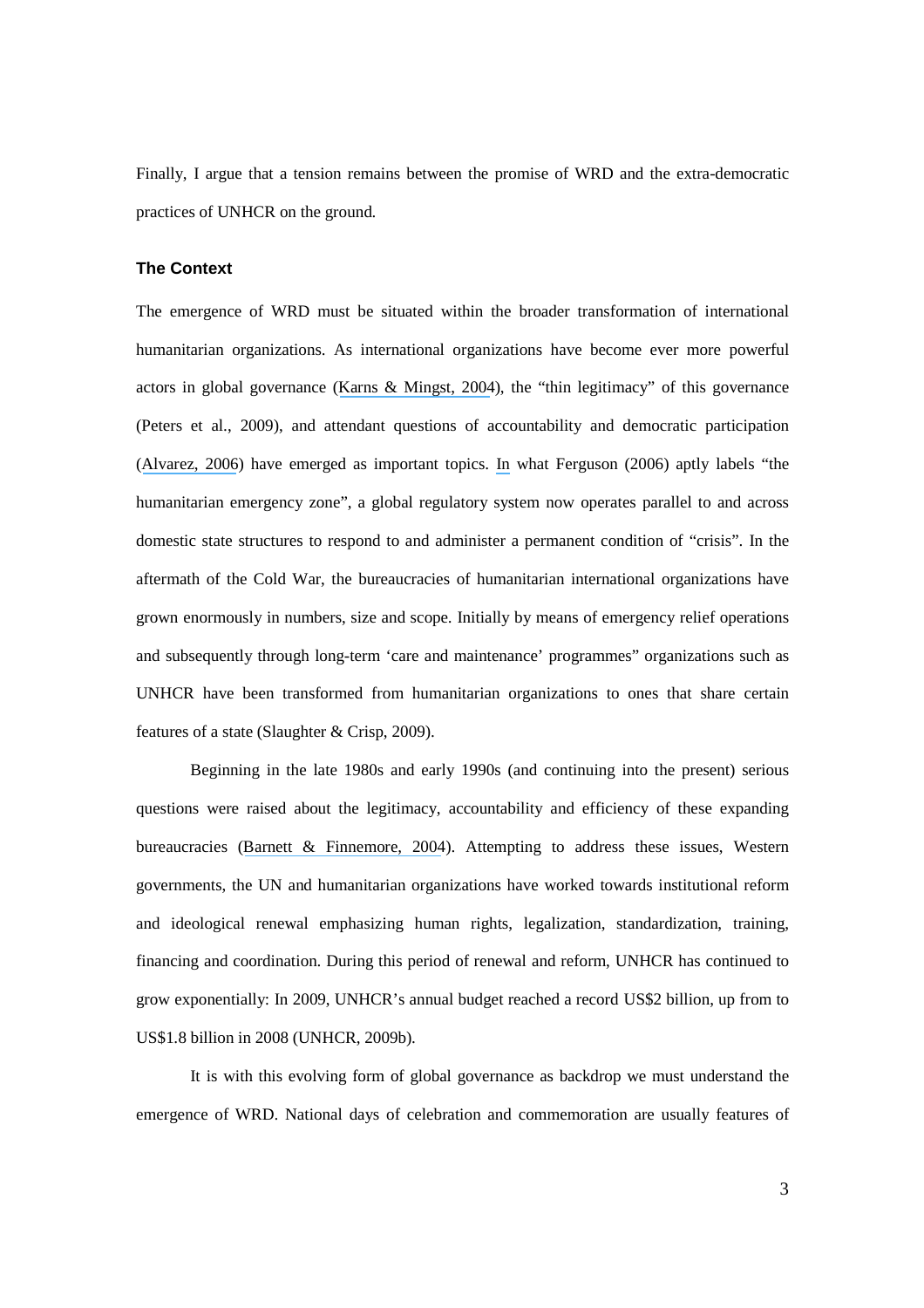states. Through its specific focus on "people of concern to UNHCR", WRD differs from UN "holidays" focusing on institutions (United Nations Day, October 24)<sup>2</sup>, sector issues such as public health (World Aids Day, December  $1$ )<sup>3</sup> or norms (Celebration of the Universal Declaration of Human Right, December 10). As one of the few academics having given this topic attention, in her recent analysis of the celebratory aspects of WRD in Malaysia Hedman examines the representation of UNHCR as the "solution" to the problem of displacement: She argues that WRD assumes significance for UNHCR as it struggles to (re)define and defend its international humanitarian role and mandate at a "critical conjuncture in world historical time."(Hedman, 2009:287) Following Hedman, I use *The World Pays Tribute* as a prism for illuminating more general aspects of WRD as a governance discourse and a legitimacy building exercise.

## **WRD as Imagined Community**

-

*The World Pays Tribute* depicts WRD as a global week-long festival encompassing activities such as photography exhibitions, film festivals, lectures, panel discussions, puppet shows, food bazaars, tree planting, fashion shows, concerts, sports competitions, quizzes, drawing and essay writing competitions, seminars, workshops, speeches, public awareness campaigns and poetry recitals. As noted in *The World Pays Tribute*, while UNHCR is the central protagonist, WRD festivities also include the participation of INGOs, NGOs, politicians, international celebrities and local dignitaries, as well as "[t]he refugees themselves".

The first paragraph of *The World Pays Tribute* contains a snapshot of a breakfast for the UN High Commissioner for Refugees, António Guterres, and local politicians, hosted by resettled refugees at an Ethiopian restaurant in Chicago. According to the storyline, the breakfast takes

 $2^2$  The entry into force of the United Nations Charter on 24 October 1945 has been celebrated as United Nations Day since 1948.

<sup>&</sup>lt;sup>3</sup> World AIDS day has been celebrated since 1988 as a day when "the world comes together to commemorate those who have died and to bring attention to the global AIDS epidemic." (General Assembly resolution 43/15)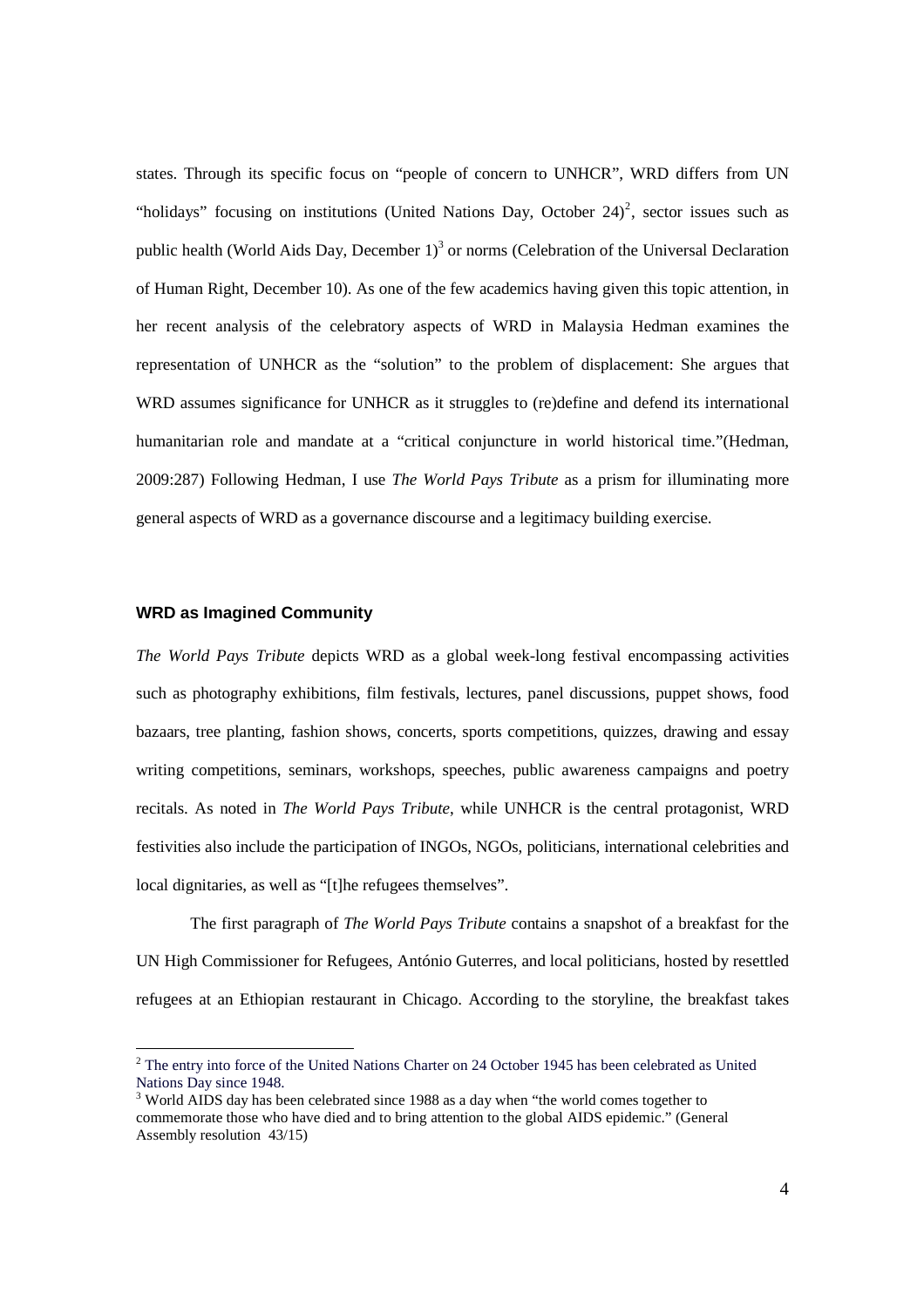place "while millions of others also paid tribute this Saturday to the 42 million forcibly displaced people around the globe". Guterres is quoted declaring that "World Refugee Day is about giving a wider audience a better understanding of what it means to be a refugee". In addition to UNHCR's stated intention to use WRD to raise awareness about displacement, I propose that WRD also serve an additional purpose: As noted by commentators, imageries of refugees frequently function as a site where Western ways of knowing are reproduced [\(M](https://www.researchgate.net/publication/30935354_Humanitarianism_and_Representation_of_the_Refugee?el=1_x_8&enrichId=rgreq-6e5167d6e7a3f11ec0be6a6746472a30-XXX&enrichSource=Y292ZXJQYWdlOzI0MDU5MzEwNjtBUzoyNzEwMzQwNDU2OTM5NTJAMTQ0MTYzMDk2MDEzMg==)[alkki, 1996;](https://www.researchgate.net/publication/249426026_Speechless_Emissaries_Refugees_Humanitarianism_and_Dehistoricization?el=1_x_8&enrichId=rgreq-6e5167d6e7a3f11ec0be6a6746472a30-XXX&enrichSource=Y292ZXJQYWdlOzI0MDU5MzEwNjtBUzoyNzEwMzQwNDU2OTM5NTJAMTQ0MTYzMDk2MDEzMg==) [Hyndman,](https://www.researchgate.net/publication/263843120_Managing_Displacement_Refugees_and_the_Politics_of_Humanitarianism_Borderlines?el=1_x_8&enrichId=rgreq-6e5167d6e7a3f11ec0be6a6746472a30-XXX&enrichSource=Y292ZXJQYWdlOzI0MDU5MzEwNjtBUzoyNzEwMzQwNDU2OTM5NTJAMTQ0MTYzMDk2MDEzMg==) [2000;](https://www.researchgate.net/publication/263843120_Managing_Displacement_Refugees_and_the_Politics_of_Humanitarianism_Borderlines?el=1_x_8&enrichId=rgreq-6e5167d6e7a3f11ec0be6a6746472a30-XXX&enrichSource=Y292ZXJQYWdlOzI0MDU5MzEwNjtBUzoyNzEwMzQwNDU2OTM5NTJAMTQ0MTYzMDk2MDEzMg==) Rajaram, 2002). In the following, I argue that UNHCR's own coverage attributes meaning to WRD by way of references to citizenship, community and history. At the same time, these references reinforce the imagery of UNHCR as a surrogate state.

Hyndman puts forward the idea that the international refugee regime is premised on a division between sub-citizens and supra-citizens ([Hyndman, 2000](https://www.researchgate.net/publication/263843120_Managing_Displacement_Refugees_and_the_Politics_of_Humanitarianism_Borderlines?el=1_x_8&enrichId=rgreq-6e5167d6e7a3f11ec0be6a6746472a30-XXX&enrichSource=Y292ZXJQYWdlOzI0MDU5MzEwNjtBUzoyNzEwMzQwNDU2OTM5NTJAMTQ0MTYzMDk2MDEzMg==)). As sub-citizens, refugees and migrants must occupy certain subject positions in order to be heard or to gain legal status. This includes following scripts for eliciting compassion or admiration (as joyous grateful subjects). The drive towards homogenizing "victim" experiences of displacement during WRD is part of a general trend in international humanitarianism whereby universalized and standardized identities of suffering are established through personal testimony about international human rights violations (Segall, 2002; Colvin, 2004; [Sandvik, 2010](https://www.researchgate.net/publication/266734080_Sandvik_Kristin_Bergtora_Security_and_International_Law_The_Routledge_Handbook_of_New_Security_Studies_2010_110?el=1_x_8&enrichId=rgreq-6e5167d6e7a3f11ec0be6a6746472a30-XXX&enrichSource=Y292ZXJQYWdlOzI0MDU5MzEwNjtBUzoyNzEwMzQwNDU2OTM5NTJAMTQ0MTYzMDk2MDEzMg==)). In the quest to make gender and age visible, particular emphasis is given to the vulnerability - and by extension the innocence - of women and children ([Clark-Kazak, 2009](https://www.researchgate.net/publication/31364164_Representing_Refugees_in_the_Life_Cycle_A_Social_Age_Analysis_of_United_Nations_High_Commissioner_for_Refugees_Annual_Reports_and_Appeals_1999-2008?el=1_x_8&enrichId=rgreq-6e5167d6e7a3f11ec0be6a6746472a30-XXX&enrichSource=Y292ZXJQYWdlOzI0MDU5MzEwNjtBUzoyNzEwMzQwNDU2OTM5NTJAMTQ0MTYzMDk2MDEzMg==)). Conversely, Hyndman's "supra-citizens", move effortlessly across countries and continents with their blue UN Laisser Faire passports. These supra-citizens belong to the larger group De Waal (1997) labels "the humanitarian international", consisting of the staff of international relief agencies, academics, consultants, specialist journalists, lobbyists, "conflict resolution" specialists and human rights workers.

At the top of the page, *The World Pays Tribute* is hyperlinked to a You Tube broadcast, "*RefugeeDayLive: Aspirations of Refugee Students in Chad*" from Djabal refugee camp in Eastern Chad. *RefugeeDayLive* features two (Caucasian) UNHCR workers, male and female,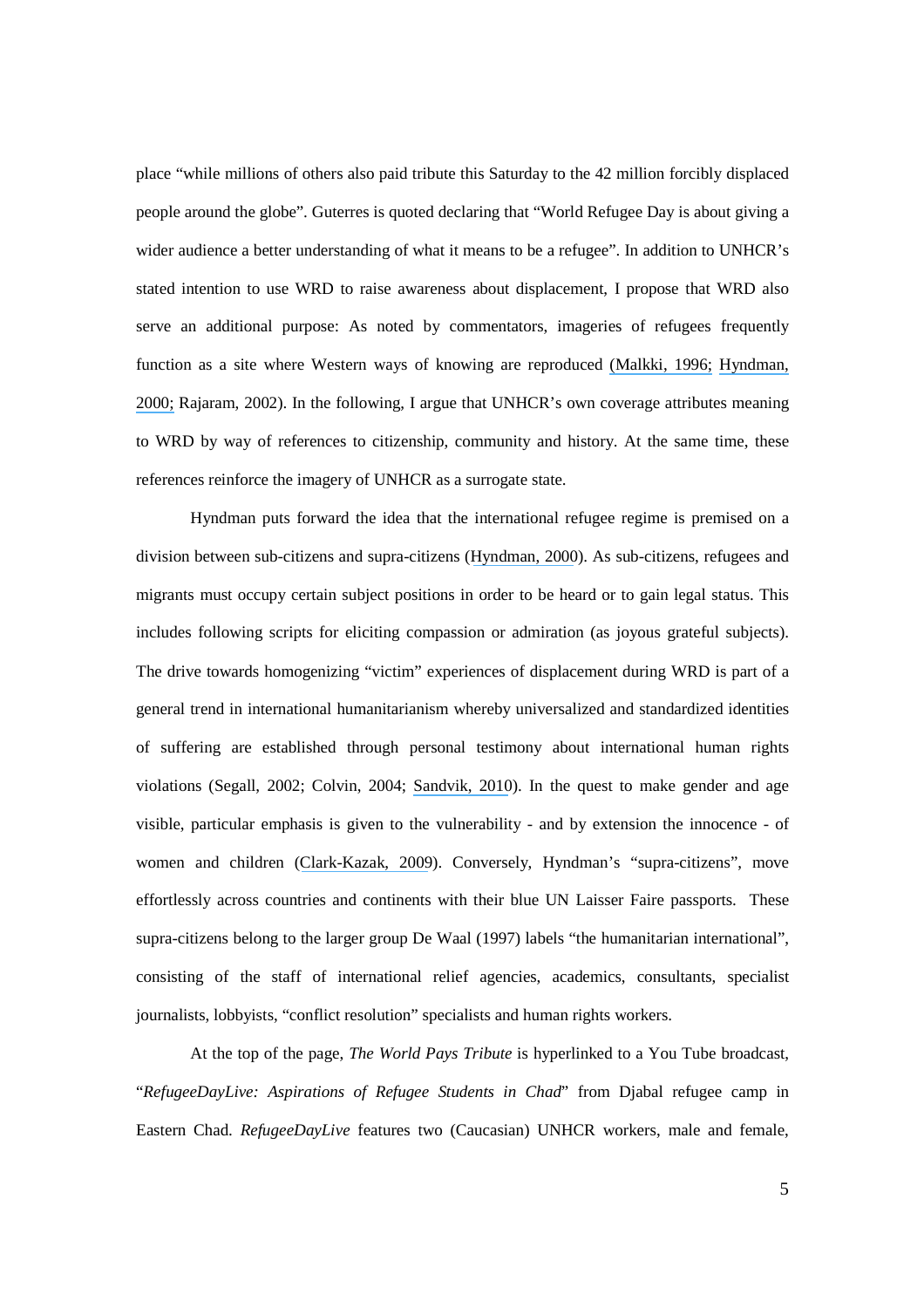interviewing students at the *Obama School for coeducation* about their everyday life and future aspirations: Rahman, a tall teenager wearing a white t-shirt with the slogan "humanity before politics", talks about his desire to learn English and to become president of the Sudan. Zam-Zam, a refugee girl donning a bright orange hijab, is then asked about the difficulties she faces in getting enough time for her homework; the expectation being that girls primary obligations are their domestic duties.<sup>4</sup>

As indicated by the introduction to *The World Pays Tribute*, António Guterres is a supracitizen by the virtue of his office. The visit of the high commissioner to a refugee hosting country, frequently in the developing world, is usually one of the highlights of UNHCR's global WRD celebrations: Verdirame & Harrell-Bond describe camp-visits by the high commissioners as "carefully staged events, which resembles visits of heads of states", complete with music, speeches and gifts ([Verdirame & Harrell-Bond, 2005](https://www.researchgate.net/publication/290976949_Rights_in_exile_Janus-faced_humanitarianism?el=1_x_8&enrichId=rgreq-6e5167d6e7a3f11ec0be6a6746472a30-XXX&enrichSource=Y292ZXJQYWdlOzI0MDU5MzEwNjtBUzoyNzEwMzQwNDU2OTM5NTJAMTQ0MTYzMDk2MDEzMg==)). Next, *The World Pays Tribute* shifts the attention to one of the two individuals omnipresent to UNHCR's WRD coverage since its inception: "[a]ward-winning American actress Angelina Jolie". *The World Pays Tribute* quotes Jolie's special public service announcement where she calls on people to remember refugees: "They deserve our respect. Please do not forget them."

The symbiotic relationship between UNHCR and Jolie – one party lending humanitarian credibility, the other star power - began in 2001, when Jolie became a goodwill ambassador. Jolie's ubiquitous presence in *all* of UNHCR's WRD celebrations, both as participant and as a mainstay of global media coverage of WRD engender interesting questions about how UNHCR imagines its "global" audience. I suggest that her proven commitment notwithstanding, much of Jolie's appeal as a humanitarian rests on her personal trajectory from a younger actress infamous for her outspokenness about a turbulent private life and sexual preferences, to her idolization as partner of Brad Pitt, the glamorous mother of six and a fêted Academy Award Winner. Jolie's

<u>.</u>

<sup>&</sup>lt;sup>4</sup> http://www.youtube.com/watch?v=OxLVrhChXDA&feature=player\_embedded, last visited 18 February 2010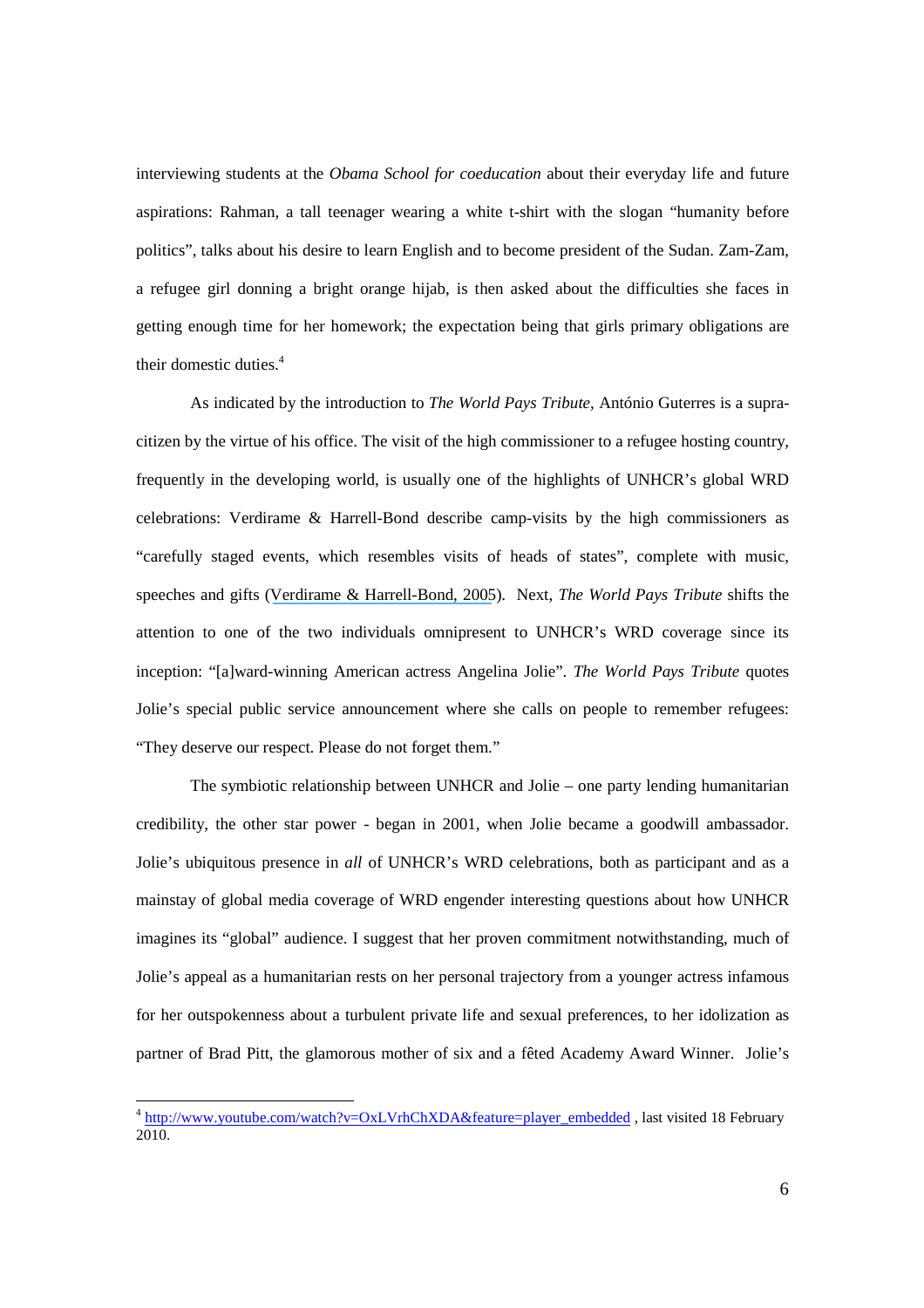personal and highly publicized transformation is a redemption narrative which mirrors the salvation motif of international humanitarianism, as a "transnational concern to help persons in exceptional distress" (Forsythe, 2006:234). While as a celebrity cult "Brangelina" has global name recognition, the imagined community [\(Anderson,](https://www.researchgate.net/publication/200507611_Imagined_Communities_Reflections_on_the_Origin_and_Spread_of_Nationalism?el=1_x_8&enrichId=rgreq-6e5167d6e7a3f11ec0be6a6746472a30-XXX&enrichSource=Y292ZXJQYWdlOzI0MDU5MzEwNjtBUzoyNzEwMzQwNDU2OTM5NTJAMTQ0MTYzMDk2MDEzMg==) [1983](https://www.researchgate.net/publication/31718435_Imagined_Communities_Reflections_on_the_Origin_and_Spread_of_Nationalism?el=1_x_8&enrichId=rgreq-6e5167d6e7a3f11ec0be6a6746472a30-XXX&enrichSource=Y292ZXJQYWdlOzI0MDU5MzEwNjtBUzoyNzEwMzQwNDU2OTM5NTJAMTQ0MTYzMDk2MDEzMg==)) UNHCR targets through the Jolie-WRD linkage is distinctly smaller. Bargaining for its own identity, the affiliation with Jolie provides UNHCR staff in the field and at the Geneva headquarters with a hint of glamour beneficial to the *esprit de corps*. Bargaining for donor funds and political support, UNHCR uses this WRD imagery to entice the policy makers, the private capital and the publics for whom redemption and salvation narratives carry particular cultural resonance.

The prose of *The World Pays Tribute* emphasizes the globalized, even cosmopolitan nature of WRD celebrations. According to the article, through advanced communication technology and social media, people and places are both participating and being interconnected. WRD 2010 has an entry on Wikipedia (with a photo of Angelina Jolie), and is listed as a cause on Facebook, where you can donate to the NGO *Refugees International*. 5 UNHCR transmits WRD events using YouTube, Twitter, Flickr and MySpace. In 2009, for the first time, UNHCR arranged a live webcast from overseas operations, "linking refugees in Eastern Chad, internally displaced people in Colombia and UNHCR staff in Pakistan and Syria to the world." Neatly parroting the transnational management of displaced bodies, refugees and global audiences engaged in transnationally mediated conversations, as "[v]iewers were able to put their questions to field staff and refugees through moderators in the United States." Technology is, of course, deeply social, and the idea of deterritorialized cosmopolitanism signaled here obscures the unequal positioning of sub-citizens and supra-citizens. Criticizing the misleading notion of cosmopolitanism as universal accessibility, Calhoun (2008) points to the need to "take seriously the people whose lives are constituted and constrained by their ties to particular settings." In the

<sup>&</sup>lt;sup>5</sup> http://en.wikipedia.org/wiki/World\_Refugee\_Day (last visited April 6, 2010)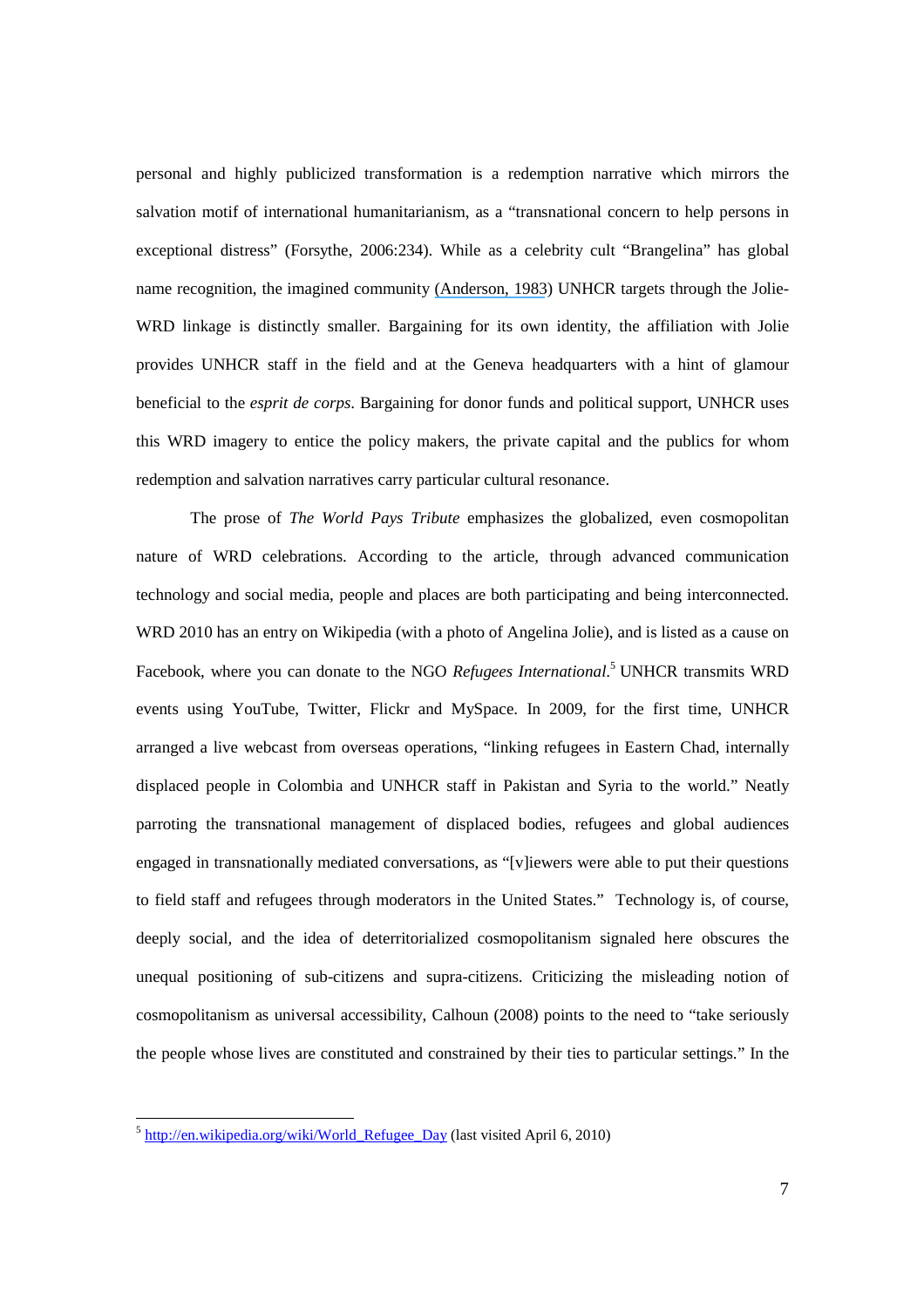classification of migrants as forced (Rahman and Zam-Zam) or voluntary (Gutierres and Jolie), the ability to move also signifies access to resources in globalized world.

Supplementing the imagery of an interconnected global community, *The World Pays Tribute* weaves the past into the narrative by explaining that ""[i]t has become an annual tradition in some cities to light up historic buildings or monuments.". The continuous work of inventing the "official" history of humanitarianism is not only premised on written text; the past is also encoded through visual images of humanitarian interventions which follow particular codes of representation based on de-politicization of context [\(Rajaram,](https://www.researchgate.net/publication/30935354_Humanitarianism_and_Representation_of_the_Refugee?el=1_x_8&enrichId=rgreq-6e5167d6e7a3f11ec0be6a6746472a30-XXX&enrichSource=Y292ZXJQYWdlOzI0MDU5MzEwNjtBUzoyNzEwMzQwNDU2OTM5NTJAMTQ0MTYzMDk2MDEzMg==) 2002). According to *The World Pays Tribute,* the buildings that are lit up include the Colosseum in Rome, Canberra's old Parliament Building and the Jet d'Eau fountain in Geneva". Drawing on the symbolism of UNHCR blue-colored emergency relief items, such as the omnipresent blue UNHCR plastic sheets, *The World Pays Tribute* notes that these buildings "were all bathed in UN blue". In commemoration of the Russia-Georgia war that took place in August 2008, "[t]his year they were joined by the Monument of Mother Georgia in Tbilisi." "Invented tradition" is a set of practices attempting to establish continuity with a suitable historic past (Hobsbawm, 1983) *The World Pays Tribute* forges a connection between the concept of "annual tradition", the UN blue and the physical manifestations of a collective democratic heritage, new and old. By historicizing WRD, the storyline locates WRD in time beyond its 2001 inauguration and equips UNHCR's governance project with a collective memory, real-time.

Hedman (2009) argues that in the Malaya context, WRD seems like a celebration of those concerned with humanitarian solutions, those already "converted". In fact, the Malaysian celebration of the converted appears to be a universal feature of WRD celebrations as we learn from how *The World Pays Tribute* describes the global flow of events: "The annual tribute to refugees and other forcibly displaced people began in the Pacific Ocean on Saturday. As the sun wended its way westwards, more and more people and countries joined in the celebrations."In Tokyo, UNHCR events at the United Nations University Building included a presentation about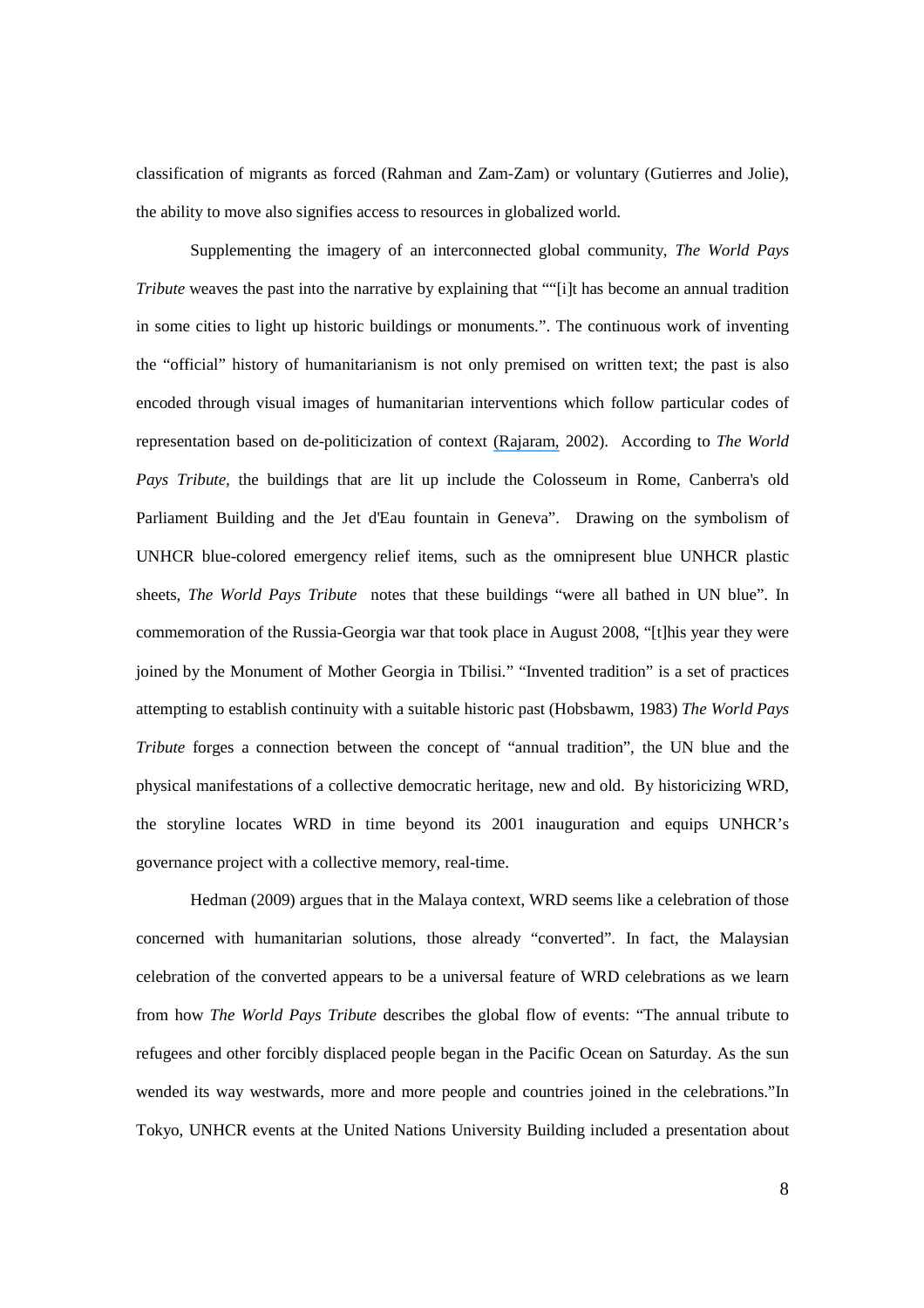the making of a popular TV series about a fictional UNHCR worker. Outside the building, a UNHCR family tent had been erected and UNHCR partners, including the government and humanitarian aid groups, helped spread awareness about refugee issues.

### **WRD as Imaginations of the Real**

Every year, UNHCR selects an aspirational sounding global theme for WRD: In 2001, the theme was "respect", in 2002 "refugee women", in 2003 "refuge youth - building the future", in 2004 "protection - A Place to Call Home Rebuilding Lives in Safety and Dignity", in 2005 "Courage". 2006: "Keeping the Flame of Hope Alive"; 2007: A new home and new life; 2008: "Protecting Refugees: Rebuilding Lives in Safety and Dignity". The theme for 2009 was "Real People, Real Needs,", as UNHCR emphasized on the main WRD website that "refugees are individuals with real needs, just like you and me" (UNHCR, 2009c).

In selecting the annual WRD theme, UNHCR seeks to put a positive spin on refugee management by forging a linkage between its own humanitarian efforts and the agency of displaced individuals. This priority is reflected in the wording of *The World Pays Tribute,*  particularly in the description of WRD-celebrations in current or recent conflict zones. Scholars have brought attention to how refugees are transformed into mute victims through "dehistoricizing universalism" ([Malkki, 1996](https://www.researchgate.net/publication/249426026_Speechless_Emissaries_Refugees_Humanitarianism_and_Dehistoricization?el=1_x_8&enrichId=rgreq-6e5167d6e7a3f11ec0be6a6746472a30-XXX&enrichSource=Y292ZXJQYWdlOzI0MDU5MzEwNjtBUzoyNzEwMzQwNDU2OTM5NTJAMTQ0MTYzMDk2MDEzMg==)): War-affected societies become pathological (Pupavac, 2001), and refugees are placed in an eternal "sick-role" (Pupavac, 2006). While constituting an effort to move the text away from the "bare life" imagery so often found in depictions of refugees, *The World Pays Tribute* creates a fundamental slippage between displacement as construed through WRD-activities and the everyday lives of refugees, particularly in the Global South. Capturing this discrepancy, [Verdirame & Harrell-Bond \(2005\)](https://www.researchgate.net/publication/290976949_Rights_in_exile_Janus-faced_humanitarianism?el=1_x_8&enrichId=rgreq-6e5167d6e7a3f11ec0be6a6746472a30-XXX&enrichSource=Y292ZXJQYWdlOzI0MDU5MzEwNjtBUzoyNzEwMzQwNDU2OTM5NTJAMTQ0MTYzMDk2MDEzMg==) label as "utopian representations" the staging of refugee camps as "particularly joyful places" during events like WRD.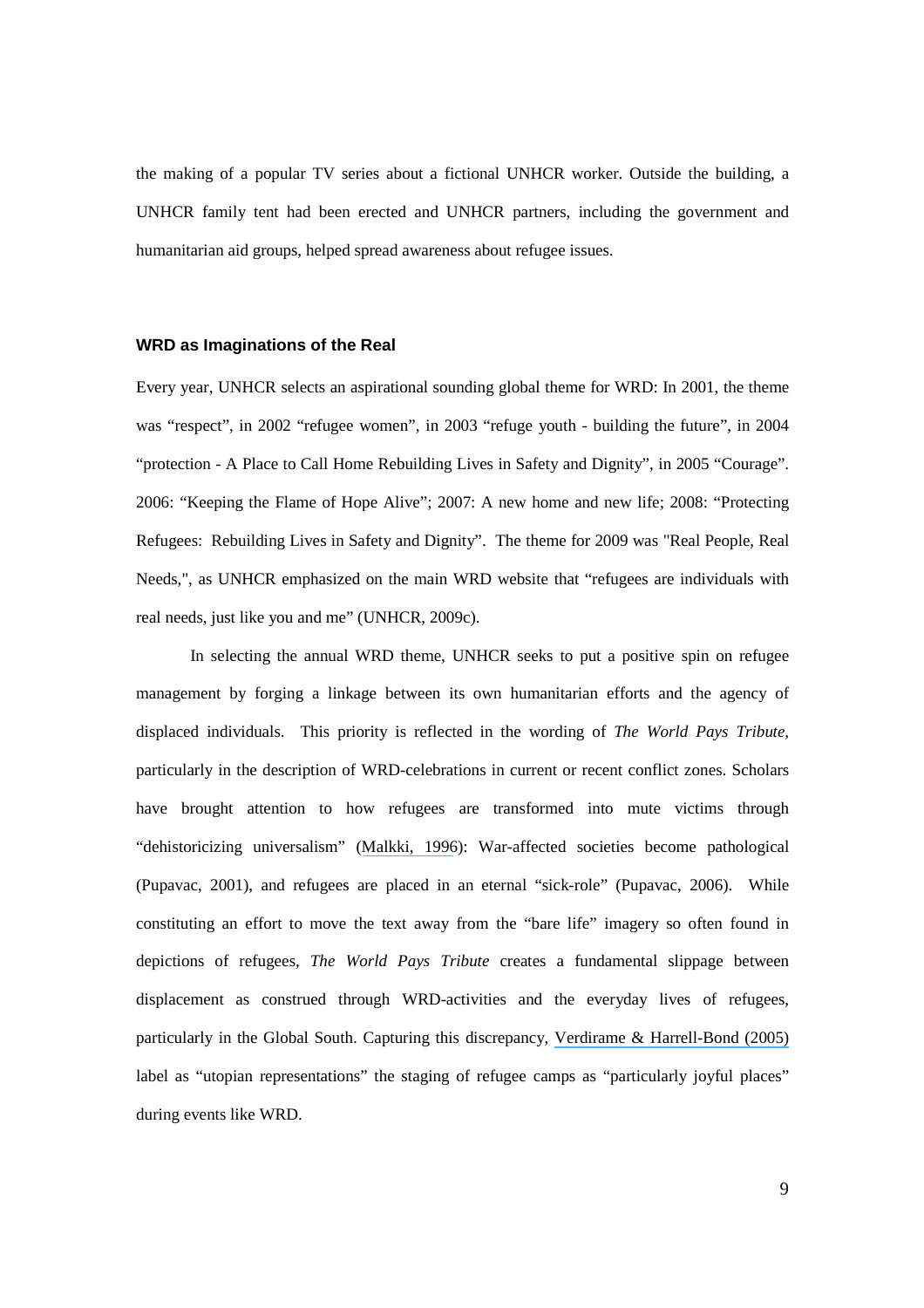In *The World Pays Tribute* story, a photo of young female refugees from Burundi getting ready to dance at a WRD event in Nairobi is placed next to descriptions of a "Refugee Run" in Hong Kong. According to the text, "[t]he run gives those taking part a simulation of life as a refugee." Here, running is construed as integral to the refugee experience, while simulation is seen as the key to unlock what is means to "be" a refugee. In the subsequent section, the use of simulation imbues the reader with a sense of hyper-reality: Observing that "[r]unning seemed to be a popular WRD event in South Asia", the focus is shifted to a 10-kilometre mini marathon on the Jaffna Peninsula at the tip of northern Sri Lanka. After a decades-long civil war, the Tamil Tigers were defeated in mid-May 2009, with thousands of casualties. In June 2009, hundreds of thousands of internally displaced Tamils continued to languish in closed government camps under horrendous conditions. *The World Pays Tribute* duly observes that "[n]ot so long ago this was a war zone", but during WRD, "locals and foreigners came to enjoy themselves and remember the displaced in a country with an estimated 550,000 internally displaced people…Locals gave runners water and cheered them on…Laughter filled the air after years of sorrow".

In turning to Africa, *The World Pays Tribute* focuses on events in the eastern Democratic Republic of the Congo. At an event organized in Goma, North Kivu, refugees and internally displaced people took part in traditional dances, outdoor theatre, poetry reading and speeches. The description of events is accompanied by a photo of a smiling dancing woman in traditional garb, with the caption "Groovin: A group of Rwandan refugee women get into the mood and dance at the World Refugee Day in Goma, Democratic Republic of the Congo." While UNHCR's WRD coverage seems to tell a different kind of story about empowered refugees, there is something unsettling about the manner in which individuals in arguably desperate or dangerous situations are attributed agency: Not as agents in their own emancipation (the message is that UNHCR takes care of that) but as token participants performing for a world audience.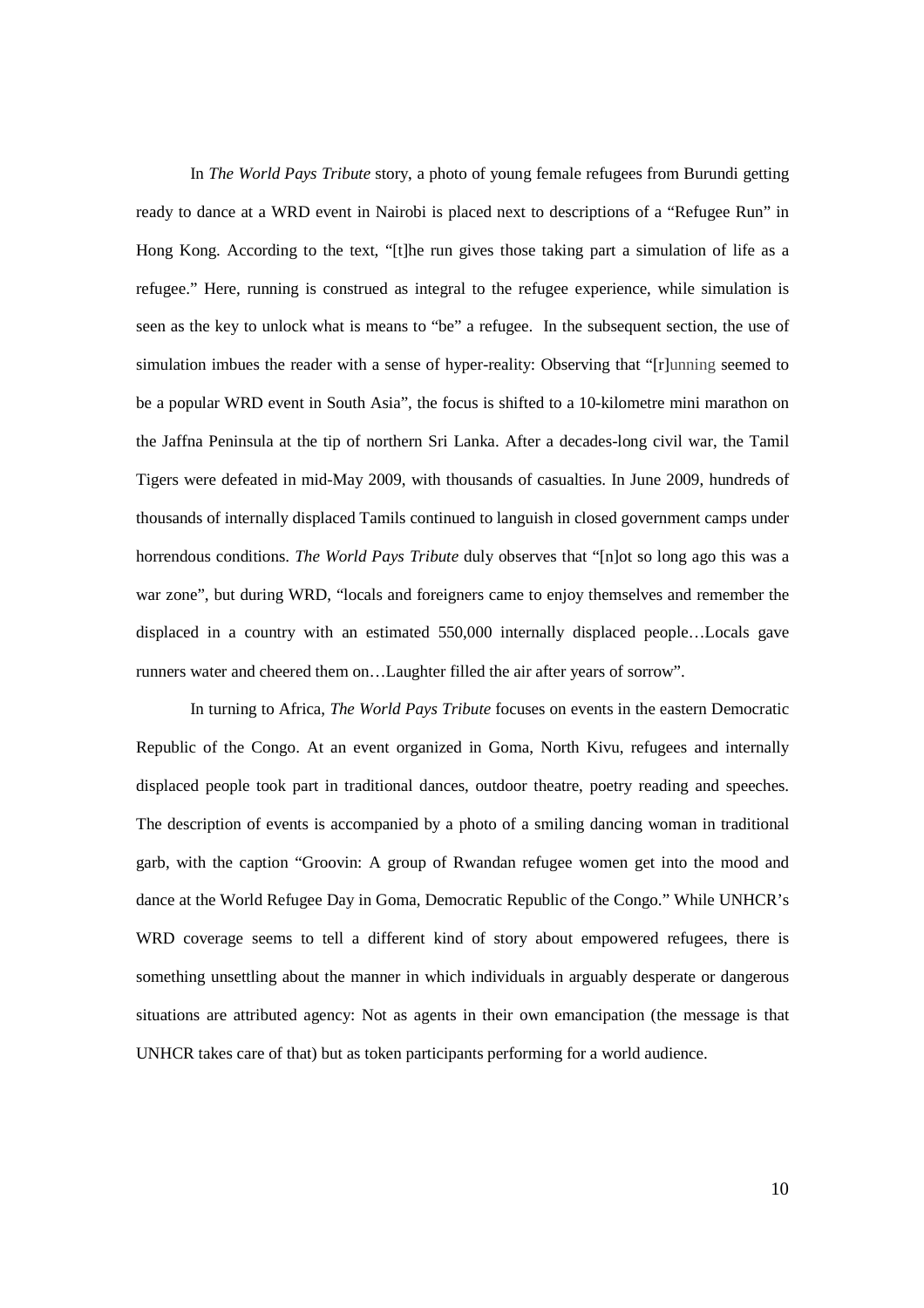### **The Promise of WRD Seen from Below**

The final paragraphs of *The World Pays Tribute* hints at some of the underlying tensions between UNHCR's governance project, and how the organizations refugee management practices play out on the ground. *The World Pays Tribute* lists activities in the Middle East as "dancing, football matches, a handicraft exhibition and a photo exhibition". It succinctly informs the reader that "[a] big tent was set up at the Al Waleed camp, where many Palestinians live. Hundreds of thousands of Iraqis are internally displaced. UNHCR staff in Syria talked on the live webcast about their work helping some of the many Iraqi refugees in that country". Wrapping up its sweeping global account with a whirlwind tour of events in the wealthy part of the world, *The World Pays Tribute*  reports that "[o]ver in Europe", there was football, art exhibitions visit by Princess Stephanie of Monaco and film festivals, as well as an online exhibition of cartoons dedicated to refugees, posted by 20 Belgian newspapers and magazines. Moving West, "[c]ountries in the Americas were just beginning to wake up when this article went to press." The planned itinerary included a football tournament in São Paulo, Brazil, featuring "three refugees (a Colombian, a Palestinian and a Congolese)", and more simulation, as WRD-participants in Toronto, Canada, were offered a "big programme of entertainment", including the option to "Walk a Mile in a Refugee's Shoes".

As global citizens, we are *all* assumed to be spectators, participants and rights holders. Pupavac (2006) suggests that the rights and well-being of refugees have best been realized when refugees are regarded as political subjects, and greeted as members of a political community. In its description of WRD-activities in the Middle East and in the Global North, *The World Pays Tribute* captures the unequal and hierarchical distribution of these competencies. By focusing on the "big tent" made available for WRD instead of asking why many Palestinians had nowhere else to go than the makeshift Al Waleed camp when forced to leave Bagdad in 2006, this local event can be seamlessly appropriated into the global humanitarian narrative of which WRD is an increasingly visible part. In the final paragraphs of this review, I want consider the rise of human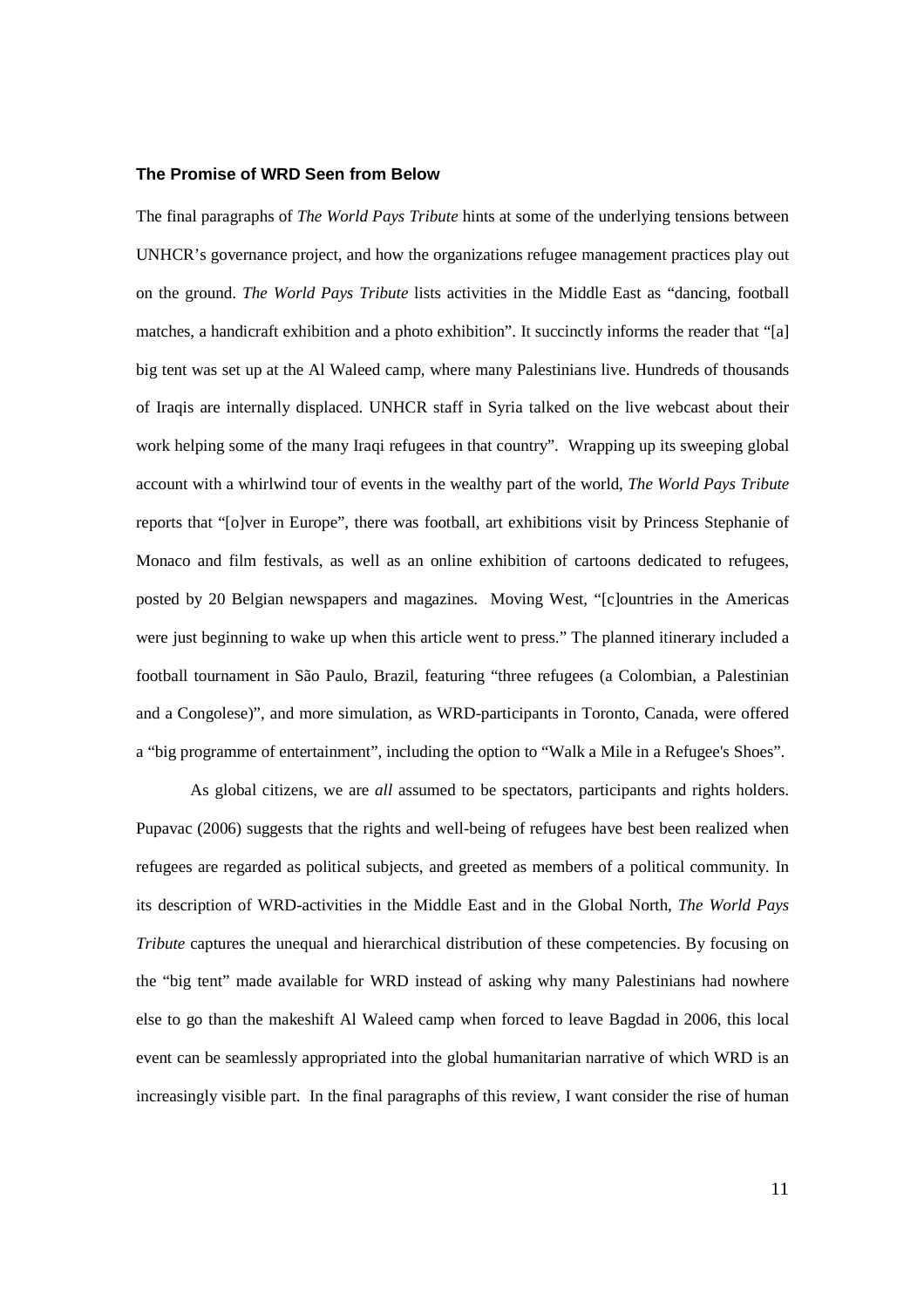rights-based approaches and the move towards de-politicization in international refugee management, trends that seemingly pull in opposite directions.

Over the past decade, a vigorous debate about UNHCR's success or failure to take a genuine rights-based approach to refugee management has played out between academics, refugee activists and the UNHCR ([Kagan, 2006](https://www.researchgate.net/publication/31173963_The_Beleaguered_Gatekeeper_Protection_Challenges_Posed_by_UNHCR_Refugee_Status_Determination?el=1_x_8&enrichId=rgreq-6e5167d6e7a3f11ec0be6a6746472a30-XXX&enrichSource=Y292ZXJQYWdlOzI0MDU5MzEwNjtBUzoyNzEwMzQwNDU2OTM5NTJAMTQ0MTYzMDk2MDEzMg==)). In her speech to the 50th session of the UN Commission on Human Rights in 1994, the high commissioner Sadako Ogata stated that "UNHCR today is very much an operational human rights organization, albeit for certain categories of people" (Kenny, 2000). Critics have suggested that assuming the mantle of a human rights actor has allowed UNHCR a more invasive role ([Chandler, 2001](https://www.researchgate.net/publication/228889040_The_Road_to_Military_Humanitarianism_How_the_Human_Rights_NGOs_Shaped_A_New_Humanitarian_Agenda?el=1_x_8&enrichId=rgreq-6e5167d6e7a3f11ec0be6a6746472a30-XXX&enrichSource=Y292ZXJQYWdlOzI0MDU5MzEwNjtBUzoyNzEwMzQwNDU2OTM5NTJAMTQ0MTYzMDk2MDEzMg==)). It has also been argued that the nature and organization of some of UNHCR's activities squares poorly with the material and procedural guarantees of the human rights framework: for example, in their analysis of refugee management in Kenya and Uganda, Verdirame & Harrell Bond (2005) claim that UNHCR imposed forced labor and supported gender-discriminatory dispute resolution mechanisms.

A way of prodding the correlation between refugee governance and human rights protection as it is conveyed by UNHCR's WRD message, is by considering the controversy surrounding UNHCR's refugee status determination (RSD) and encampment, or so-called "warehousing". UNHCR undertakes RSD operations where the state has not signed the 1951 convention and the protocol, or where it is unable to carry out RSD-procedures. For the past decade, academics and activists have been critical of the significant procedural gaps concerning UNHCR's RSD procedures, as well as the lack of *availability* of guidelines. Importantly, these operations *doubled* between 1997 and 2001. In 2007, UNHCR received applications from 75,088 individual asylum-seekers making it the largest refugee status decision-maker in the world (Kagan, 2007). Substantial criticism has also been directed at the warehousing of refugees, whereby refugees are confined to camps or segregated settlements where they are dependent on humanitarian assistance and are denied free movement, their rights to work, practice professions,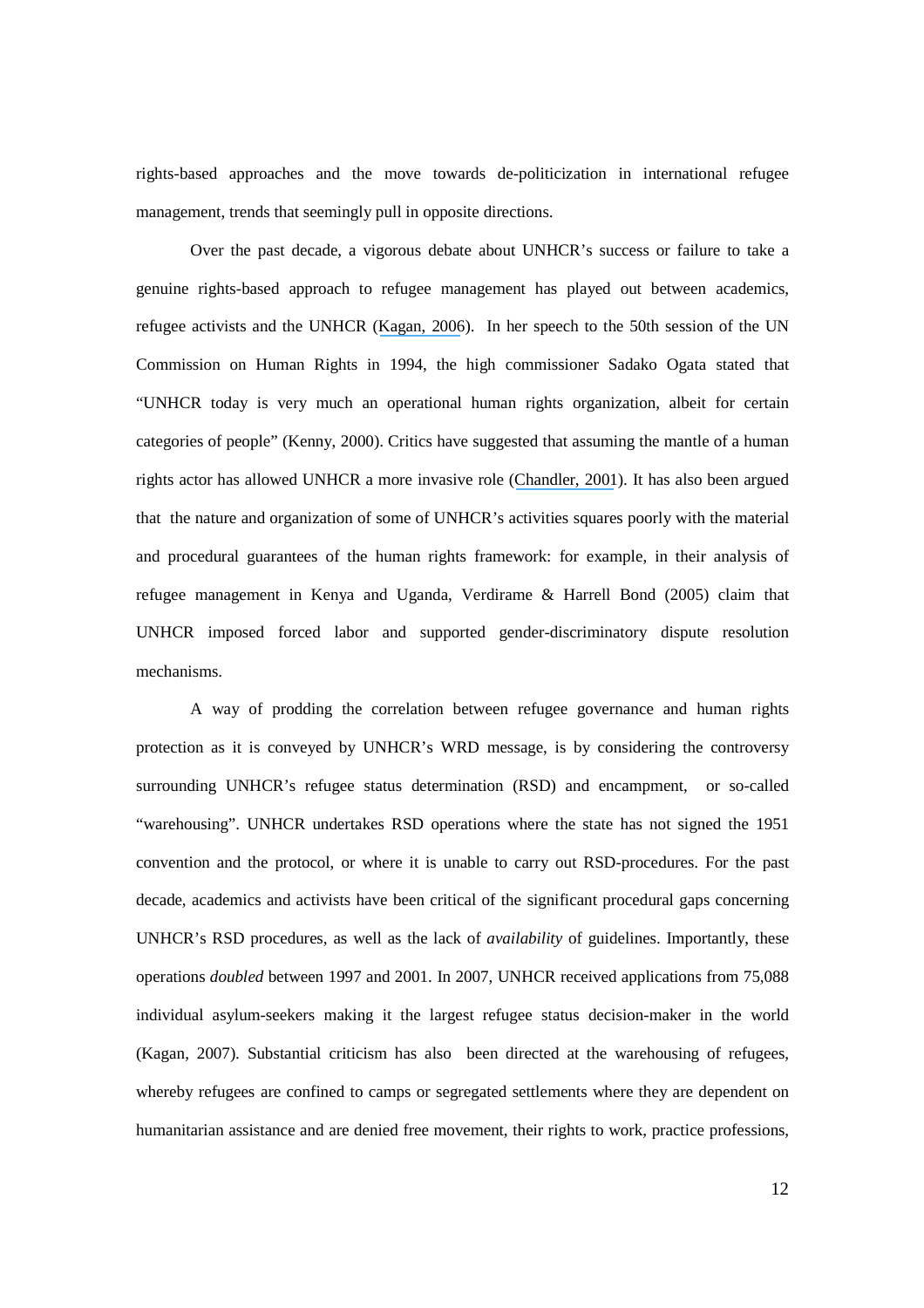run businesses, and own property. Commenting on the celebration of WRD in Ugandan settlements, [Hovil](https://www.researchgate.net/publication/31464206_Self-settled_Refugees_in_Uganda_An_Alternative_Approach_to_Displacement?el=1_x_8&enrichId=rgreq-6e5167d6e7a3f11ec0be6a6746472a30-XXX&enrichSource=Y292ZXJQYWdlOzI0MDU5MzEwNjtBUzoyNzEwMzQwNDU2OTM5NTJAMTQ0MTYzMDk2MDEzMg==) (2007) suggests that there is a "growing realization that the happy dancing refugees displayed to outsiders on World Refugee Day do not portray the full story…such images represents a chronic perversion of the truth."

The apolitical thrust of events outlined here contrast with the intensely politicized and increasingly harsh migration management strategies undertaken by countries in the Global North. The way in which *The World Pays Tribute* maneuver the relationship between refugees, other main protagonists and a global audience points to the underlying tension between UNHCR's selfascription as a human rights organization and the nature of UNHCR' refugee governance practices. Fundamentally, *The World Pays Tribute* can be read as a testament to UNHCR's struggle to navigate the tension between celebrating the ideal of global community and its own role in governing the increasingly strict spatial divisions between regions, nations and groups.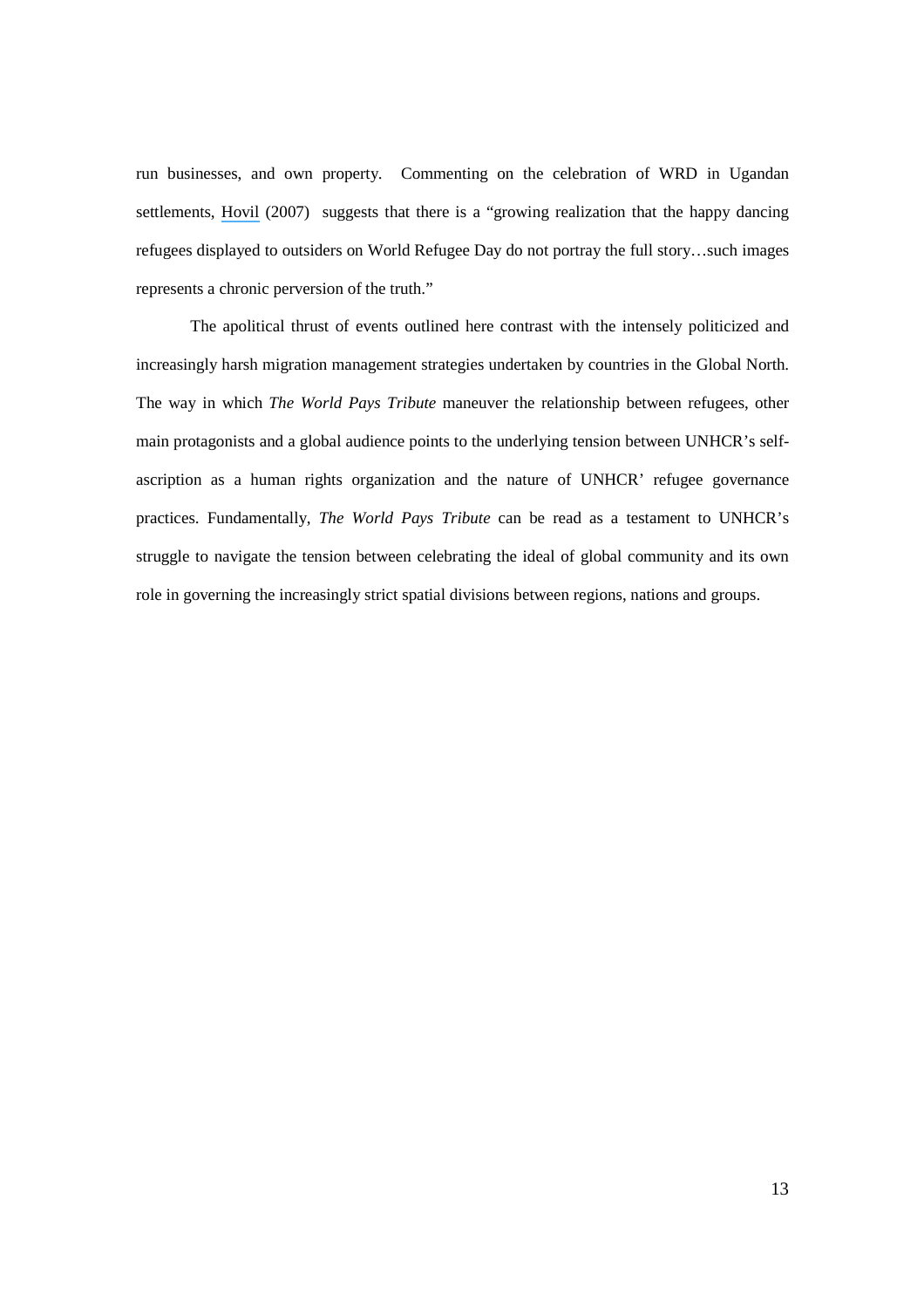### **Literature**

[Alvarez, J. E. 2006. `International Organizations: Then and Now´.](https://www.researchgate.net/publication/295585515_International_organizations_Then_and_now?el=1_x_8&enrichId=rgreq-6e5167d6e7a3f11ec0be6a6746472a30-XXX&enrichSource=Y292ZXJQYWdlOzI0MDU5MzEwNjtBUzoyNzEwMzQwNDU2OTM5NTJAMTQ0MTYzMDk2MDEzMg==) *The American Journal of [International Law,](https://www.researchgate.net/publication/295585515_International_organizations_Then_and_now?el=1_x_8&enrichId=rgreq-6e5167d6e7a3f11ec0be6a6746472a30-XXX&enrichSource=Y292ZXJQYWdlOzI0MDU5MzEwNjtBUzoyNzEwMzQwNDU2OTM5NTJAMTQ0MTYzMDk2MDEzMg==)* 100 (2): 324-347

Anderson, B. 1983 (2006). *[Imagined Communities: Reflections on the Origin and Spread of](https://www.researchgate.net/publication/31718435_Imagined_Communities_Reflections_on_the_Origin_and_Spread_of_Nationalism?el=1_x_8&enrichId=rgreq-6e5167d6e7a3f11ec0be6a6746472a30-XXX&enrichSource=Y292ZXJQYWdlOzI0MDU5MzEwNjtBUzoyNzEwMzQwNDU2OTM5NTJAMTQ0MTYzMDk2MDEzMg==)  [Nationalism](https://www.researchgate.net/publication/31718435_Imagined_Communities_Reflections_on_the_Origin_and_Spread_of_Nationalism?el=1_x_8&enrichId=rgreq-6e5167d6e7a3f11ec0be6a6746472a30-XXX&enrichSource=Y292ZXJQYWdlOzI0MDU5MzEwNjtBUzoyNzEwMzQwNDU2OTM5NTJAMTQ0MTYzMDk2MDEzMg==)*. Verso

Barnett, M & Finnemore, M. 2004. *[Rules for the World: International Organizations in Global](https://www.researchgate.net/publication/269532549_Rules_for_the_World_International_Organizations_in_Global_Politics?el=1_x_8&enrichId=rgreq-6e5167d6e7a3f11ec0be6a6746472a30-XXX&enrichSource=Y292ZXJQYWdlOzI0MDU5MzEwNjtBUzoyNzEwMzQwNDU2OTM5NTJAMTQ0MTYzMDk2MDEzMg==) Politics.* [Ithaca: Cornell University Press.](https://www.researchgate.net/publication/269532549_Rules_for_the_World_International_Organizations_in_Global_Politics?el=1_x_8&enrichId=rgreq-6e5167d6e7a3f11ec0be6a6746472a30-XXX&enrichSource=Y292ZXJQYWdlOzI0MDU5MzEwNjtBUzoyNzEwMzQwNDU2OTM5NTJAMTQ0MTYzMDk2MDEzMg==)

[Calhoun, C. 2008. `Cosmopolitanism in the modern social imaginary´.](https://www.researchgate.net/publication/249559750_Cosmopolitanism_in_the_Modern_Imaginary?el=1_x_8&enrichId=rgreq-6e5167d6e7a3f11ec0be6a6746472a30-XXX&enrichSource=Y292ZXJQYWdlOzI0MDU5MzEwNjtBUzoyNzEwMzQwNDU2OTM5NTJAMTQ0MTYzMDk2MDEzMg==) *Daedalus* 137 (3): 105- [114.](https://www.researchgate.net/publication/249559750_Cosmopolitanism_in_the_Modern_Imaginary?el=1_x_8&enrichId=rgreq-6e5167d6e7a3f11ec0be6a6746472a30-XXX&enrichSource=Y292ZXJQYWdlOzI0MDU5MzEwNjtBUzoyNzEwMzQwNDU2OTM5NTJAMTQ0MTYzMDk2MDEzMg==)

[Chandler, D. 2001. `The Road to Military Humanitarianism: How the Human Rights NGO's](https://www.researchgate.net/publication/228889040_The_Road_to_Military_Humanitarianism_How_the_Human_Rights_NGOs_Shaped_A_New_Humanitarian_Agenda?el=1_x_8&enrichId=rgreq-6e5167d6e7a3f11ec0be6a6746472a30-XXX&enrichSource=Y292ZXJQYWdlOzI0MDU5MzEwNjtBUzoyNzEwMzQwNDU2OTM5NTJAMTQ0MTYzMDk2MDEzMg==) [Shaped a New Humanitarian Agenda´.](https://www.researchgate.net/publication/228889040_The_Road_to_Military_Humanitarianism_How_the_Human_Rights_NGOs_Shaped_A_New_Humanitarian_Agenda?el=1_x_8&enrichId=rgreq-6e5167d6e7a3f11ec0be6a6746472a30-XXX&enrichSource=Y292ZXJQYWdlOzI0MDU5MzEwNjtBUzoyNzEwMzQwNDU2OTM5NTJAMTQ0MTYzMDk2MDEzMg==) *Human Rights Quarterly* . 23 (3): 678-700.

[Clark-Kazak, C. 2009. `Representing Refugees in the Life Cycle: A Social Age Analysis of](https://www.researchgate.net/publication/31364164_Representing_Refugees_in_the_Life_Cycle_A_Social_Age_Analysis_of_United_Nations_High_Commissioner_for_Refugees_Annual_Reports_and_Appeals_1999-2008?el=1_x_8&enrichId=rgreq-6e5167d6e7a3f11ec0be6a6746472a30-XXX&enrichSource=Y292ZXJQYWdlOzI0MDU5MzEwNjtBUzoyNzEwMzQwNDU2OTM5NTJAMTQ0MTYzMDk2MDEzMg==)  [United Nations High Commissioner for Refugees Annual Appeals and Reports, 1999-2008.´](https://www.researchgate.net/publication/31364164_Representing_Refugees_in_the_Life_Cycle_A_Social_Age_Analysis_of_United_Nations_High_Commissioner_for_Refugees_Annual_Reports_and_Appeals_1999-2008?el=1_x_8&enrichId=rgreq-6e5167d6e7a3f11ec0be6a6746472a30-XXX&enrichSource=Y292ZXJQYWdlOzI0MDU5MzEwNjtBUzoyNzEwMzQwNDU2OTM5NTJAMTQ0MTYzMDk2MDEzMg==)  *[Journal of Refugee Studies](https://www.researchgate.net/publication/31364164_Representing_Refugees_in_the_Life_Cycle_A_Social_Age_Analysis_of_United_Nations_High_Commissioner_for_Refugees_Annual_Reports_and_Appeals_1999-2008?el=1_x_8&enrichId=rgreq-6e5167d6e7a3f11ec0be6a6746472a30-XXX&enrichSource=Y292ZXJQYWdlOzI0MDU5MzEwNjtBUzoyNzEwMzQwNDU2OTM5NTJAMTQ0MTYzMDk2MDEzMg==)* 22 (3): 302-322.

Dobbs Leo 2009 *World Refugee Day: The world pays tribute to refugees with a rich mix of events* News Stories, 20 June 2009. Available at http://www.unhcr.org/4a3d16416.html, retrieved February 18, 2010.

Ferguson, J. 2006.*[Global Shadows, Africa in the Neoliberal World Order](https://www.researchgate.net/publication/37720393_Global_Shadows_Africa_in_the_Neo-Liberal_World_Order?el=1_x_8&enrichId=rgreq-6e5167d6e7a3f11ec0be6a6746472a30-XXX&enrichSource=Y292ZXJQYWdlOzI0MDU5MzEwNjtBUzoyNzEwMzQwNDU2OTM5NTJAMTQ0MTYzMDk2MDEzMg==)*. Duke University Press.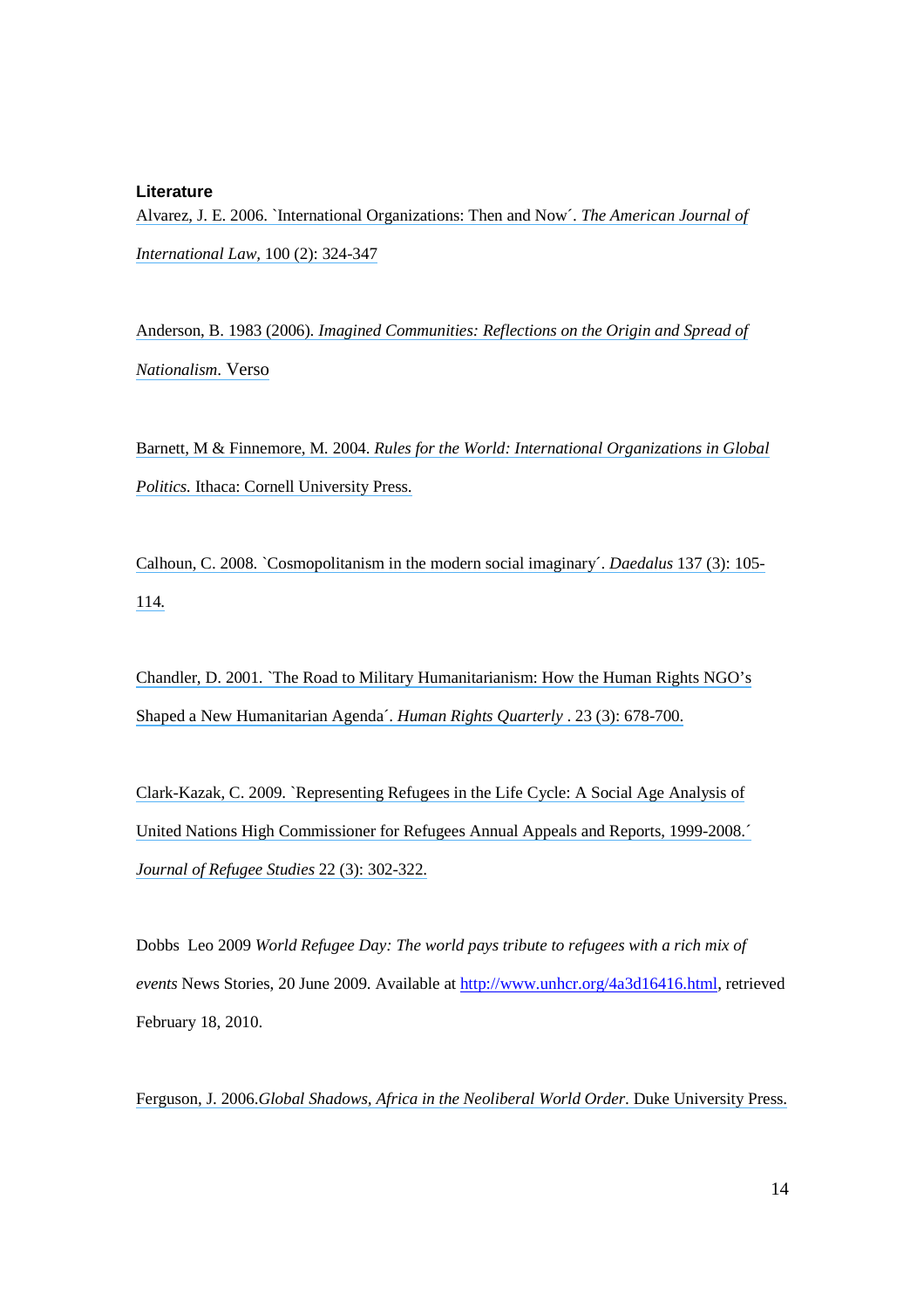Forsythe, D. P. 2006. `International Humanitarianism in the Contemporary World. Forms and Issues´ in Newman et al., (eds.) *Multilateralism under Challenge*. Tokyo: ONU Press.

[Hedmann, L. 2009. `World Refugee Day in One Country: Celebrating Refugees and UNHCR in](https://www.researchgate.net/publication/31364170_World_Refugee_Day_in_One_Country_Celebrating_Refugees_and_UNHCR_in_Malaysia?el=1_x_8&enrichId=rgreq-6e5167d6e7a3f11ec0be6a6746472a30-XXX&enrichSource=Y292ZXJQYWdlOzI0MDU5MzEwNjtBUzoyNzEwMzQwNDU2OTM5NTJAMTQ0MTYzMDk2MDEzMg==)  Malaysia´. *[Journal of Refugee Studies](https://www.researchgate.net/publication/31364170_World_Refugee_Day_in_One_Country_Celebrating_Refugees_and_UNHCR_in_Malaysia?el=1_x_8&enrichId=rgreq-6e5167d6e7a3f11ec0be6a6746472a30-XXX&enrichSource=Y292ZXJQYWdlOzI0MDU5MzEwNjtBUzoyNzEwMzQwNDU2OTM5NTJAMTQ0MTYzMDk2MDEzMg==)* 22 (3): 283-301.

[Hobsbawm, E. & Ranger, T. 1992.](https://www.researchgate.net/publication/200507480_The_Invention_of_Traditio?el=1_x_8&enrichId=rgreq-6e5167d6e7a3f11ec0be6a6746472a30-XXX&enrichSource=Y292ZXJQYWdlOzI0MDU5MzEwNjtBUzoyNzEwMzQwNDU2OTM5NTJAMTQ0MTYzMDk2MDEzMg==) *The Invention of Tadition*. Cambridge University Press.

[Hovil L. 2007. `Self-settled Refugees in Uganda: An Alternative Approach to Displacement?´](https://www.researchgate.net/publication/31464206_Self-settled_Refugees_in_Uganda_An_Alternative_Approach_to_Displacement?el=1_x_8&enrichId=rgreq-6e5167d6e7a3f11ec0be6a6746472a30-XXX&enrichSource=Y292ZXJQYWdlOzI0MDU5MzEwNjtBUzoyNzEwMzQwNDU2OTM5NTJAMTQ0MTYzMDk2MDEzMg==)  *[Journal of Refugee Studies](https://www.researchgate.net/publication/31464206_Self-settled_Refugees_in_Uganda_An_Alternative_Approach_to_Displacement?el=1_x_8&enrichId=rgreq-6e5167d6e7a3f11ec0be6a6746472a30-XXX&enrichSource=Y292ZXJQYWdlOzI0MDU5MzEwNjtBUzoyNzEwMzQwNDU2OTM5NTJAMTQ0MTYzMDk2MDEzMg==)* 20(4):599-620.

Hyndman, J. 2000. *[Managing Displacement, Refugees and the Politics of Humanitarianism.](https://www.researchgate.net/publication/263843120_Managing_Displacement_Refugees_and_the_Politics_of_Humanitarianism_Borderlines?el=1_x_8&enrichId=rgreq-6e5167d6e7a3f11ec0be6a6746472a30-XXX&enrichSource=Y292ZXJQYWdlOzI0MDU5MzEwNjtBUzoyNzEwMzQwNDU2OTM5NTJAMTQ0MTYzMDk2MDEzMg==)*  Minneapolis/London: University of Minnesota Press.

[Kagan, M. 2006. `The Belagured Gatekeeper: Protection Challenges Posed by UNHCR Refugee](https://www.researchgate.net/publication/31173963_The_Beleaguered_Gatekeeper_Protection_Challenges_Posed_by_UNHCR_Refugee_Status_Determination?el=1_x_8&enrichId=rgreq-6e5167d6e7a3f11ec0be6a6746472a30-XXX&enrichSource=Y292ZXJQYWdlOzI0MDU5MzEwNjtBUzoyNzEwMzQwNDU2OTM5NTJAMTQ0MTYzMDk2MDEzMg==) Status Determination´. *[International Journal of Refugee Law](https://www.researchgate.net/publication/31173963_The_Beleaguered_Gatekeeper_Protection_Challenges_Posed_by_UNHCR_Refugee_Status_Determination?el=1_x_8&enrichId=rgreq-6e5167d6e7a3f11ec0be6a6746472a30-XXX&enrichSource=Y292ZXJQYWdlOzI0MDU5MzEwNjtBUzoyNzEwMzQwNDU2OTM5NTJAMTQ0MTYzMDk2MDEzMg==)* 18 (1):1-18.

Kagan, M. 2007. `RSD Watch, UNHCR RSD Continues to grow in 2006, while government RSD declines again´ . Available at http://www.rsdwatch.org/index\_files/Page1747.htm. Retrieved April 6, 2010.

Karns M.P & Mingst, K.A. 2004. *[International Organizations, the politics and processes of](https://www.researchgate.net/publication/237391867_International_Organizations_The_Politics_and_Processes_of_Global_Governance?el=1_x_8&enrichId=rgreq-6e5167d6e7a3f11ec0be6a6746472a30-XXX&enrichSource=Y292ZXJQYWdlOzI0MDU5MzEwNjtBUzoyNzEwMzQwNDU2OTM5NTJAMTQ0MTYzMDk2MDEzMg==)  global governance*[. Boulder, Colorado: Lynne Rienner Publishers.](https://www.researchgate.net/publication/237391867_International_Organizations_The_Politics_and_Processes_of_Global_Governance?el=1_x_8&enrichId=rgreq-6e5167d6e7a3f11ec0be6a6746472a30-XXX&enrichSource=Y292ZXJQYWdlOzI0MDU5MzEwNjtBUzoyNzEwMzQwNDU2OTM5NTJAMTQ0MTYzMDk2MDEzMg==)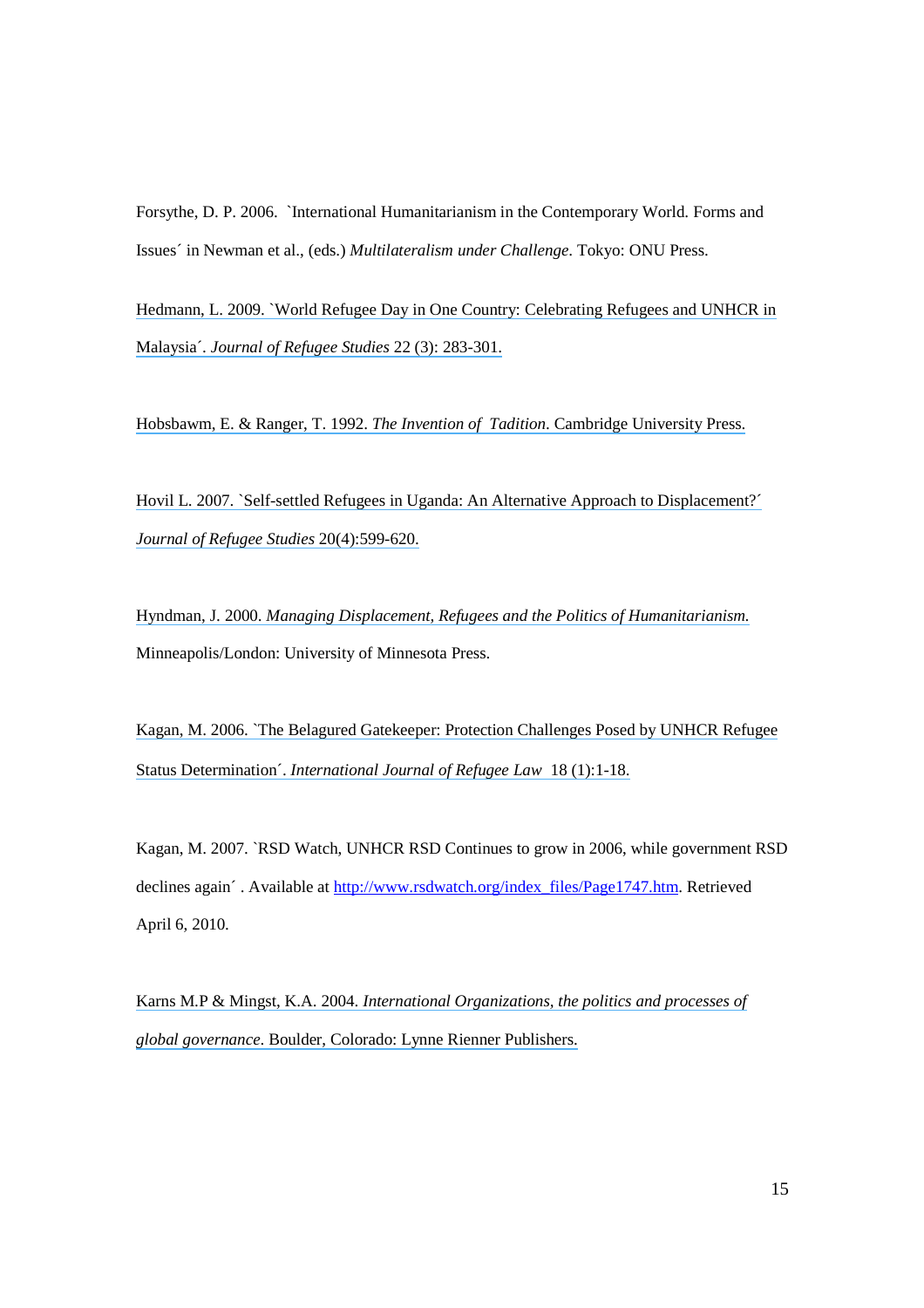Kenny, K. 2000. `When Needs Are Rights: An Overview of UN Efforts to Integrate Human Rights in Humanitarian Action´. Occasional Paper #38. Providence: Thomas J. Watson Jr. Institute for International Studies.

[Kneebone, S. 2005. `Women within the Refugee Construct, Exclusionary Inclusion in Policy and](https://www.researchgate.net/publication/228149392_Women_Within_the_Refugee_Construct_Exclusionary_Inclusion_in_Policy_and_Practice_-_the_Australian_Experience?el=1_x_8&enrichId=rgreq-6e5167d6e7a3f11ec0be6a6746472a30-XXX&enrichSource=Y292ZXJQYWdlOzI0MDU5MzEwNjtBUzoyNzEwMzQwNDU2OTM5NTJAMTQ0MTYzMDk2MDEzMg==) Practice, the Australian Experience´. *[The International Journal of Refugee Law](https://www.researchgate.net/publication/228149392_Women_Within_the_Refugee_Construct_Exclusionary_Inclusion_in_Policy_and_Practice_-_the_Australian_Experience?el=1_x_8&enrichId=rgreq-6e5167d6e7a3f11ec0be6a6746472a30-XXX&enrichSource=Y292ZXJQYWdlOzI0MDU5MzEwNjtBUzoyNzEwMzQwNDU2OTM5NTJAMTQ0MTYzMDk2MDEzMg==)*. 17 (1):7-42.

Malkki, L. 1995. *[Purity in Exile, Violence, Memory, and National Cosmology among Hutu](https://www.researchgate.net/publication/314515553_Purity_and_Exile_Violence_Memory_and_National_Cosmology_Among_Hutu_Refugees_in_Tanzania?el=1_x_8&enrichId=rgreq-6e5167d6e7a3f11ec0be6a6746472a30-XXX&enrichSource=Y292ZXJQYWdlOzI0MDU5MzEwNjtBUzoyNzEwMzQwNDU2OTM5NTJAMTQ0MTYzMDk2MDEzMg==) Refugees in Tanzania*[. The University of Chicago Press.](https://www.researchgate.net/publication/314515553_Purity_and_Exile_Violence_Memory_and_National_Cosmology_Among_Hutu_Refugees_in_Tanzania?el=1_x_8&enrichId=rgreq-6e5167d6e7a3f11ec0be6a6746472a30-XXX&enrichSource=Y292ZXJQYWdlOzI0MDU5MzEwNjtBUzoyNzEwMzQwNDU2OTM5NTJAMTQ0MTYzMDk2MDEzMg==) 

[Malkki, L. 1996. `Speechless Emissaries: Refugees, Humanitarianism and Dehistoricization´.](https://www.researchgate.net/publication/249426026_Speechless_Emissaries_Refugees_Humanitarianism_and_Dehistoricization?el=1_x_8&enrichId=rgreq-6e5167d6e7a3f11ec0be6a6746472a30-XXX&enrichSource=Y292ZXJQYWdlOzI0MDU5MzEwNjtBUzoyNzEwMzQwNDU2OTM5NTJAMTQ0MTYzMDk2MDEzMg==)  *[Cultural Anthropology](https://www.researchgate.net/publication/249426026_Speechless_Emissaries_Refugees_Humanitarianism_and_Dehistoricization?el=1_x_8&enrichId=rgreq-6e5167d6e7a3f11ec0be6a6746472a30-XXX&enrichSource=Y292ZXJQYWdlOzI0MDU5MzEwNjtBUzoyNzEwMzQwNDU2OTM5NTJAMTQ0MTYzMDk2MDEzMg==)*.11 (3): 377-404.

Peters, A, Köchlin, L, Förster, T and Fenner G (2009) *Non-State Actors as Standard Setters*. Cambridge University Press.

Pupavac V. 2001. `Therapeutic-Governance: Psycho-Social Interventions and Trauma Risk Management´. *Disasters* 25 (4): 358-372.

Pupavac V. 2006. `Refugees in the 'sick role': stereotyping refugees and eroding refugee rights´, *New issues in Refugee Research Research Paper No. 128*.

Rajaram, P. K. 2002. `Humanitarianism and Representations of the Refugee´. *Journal of Refugee Studies* 15 (3): 247- 264.

Sandvik, K. B. 2008. `The Physicality of Legal Consciousness: Suffering and the Production of